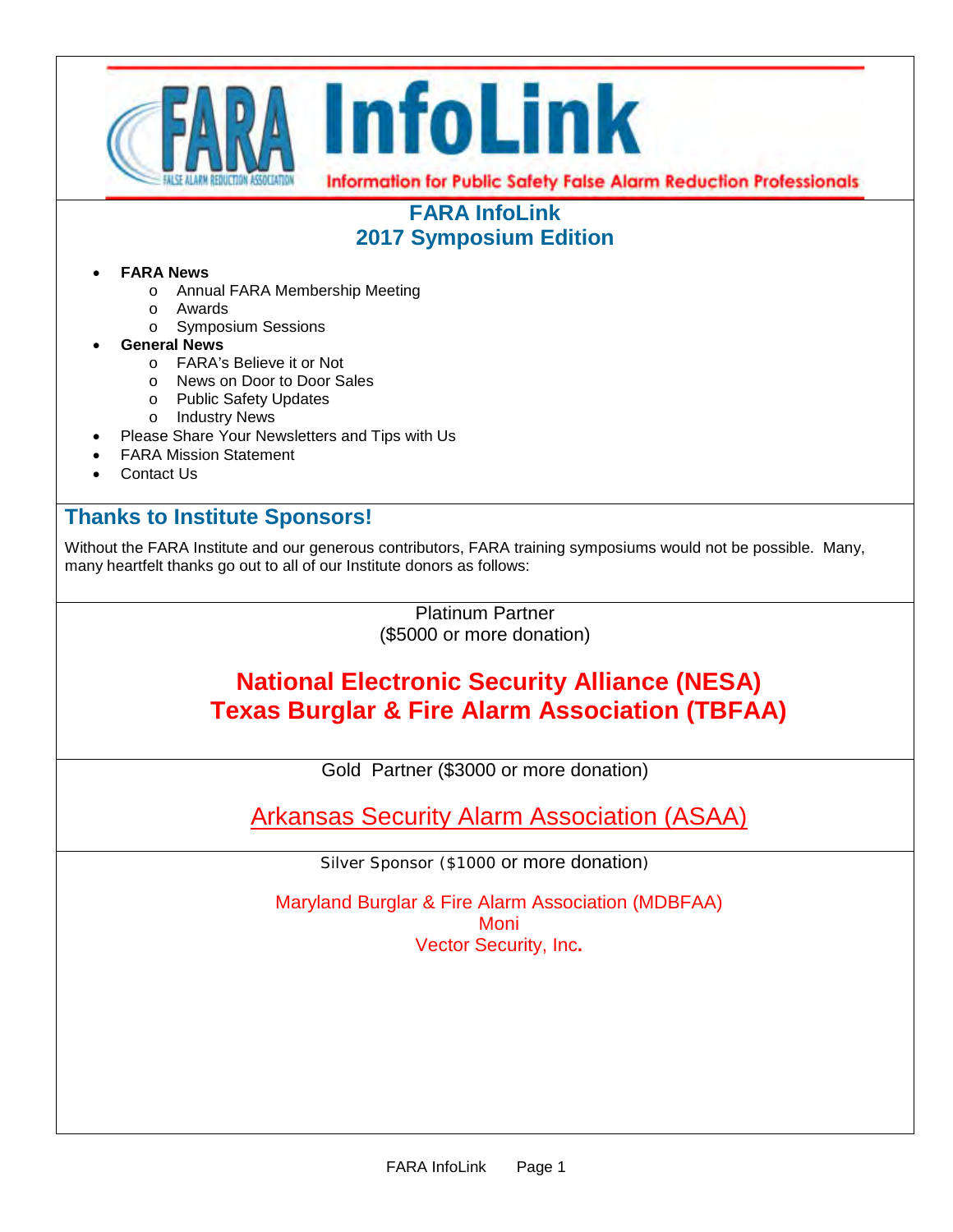# **Annual FARA Membership Meeting**

### *By: Sherry Couey*

The 2017 Annual Membership meeting was held on the final day of an exciting symposium. While members were able to enjoy some of the fantastic things that Nashville had to offer, it was time to get down to some FARA business. President Kerri McDonald gave the annual report updates which showed that the Association is in good financial health. She thanked the sponsors, board members, chapter presidents, committee chairs and of course the members for the many accomplishments FARA has achieved. She spoke about how the association was invited to speak at the Arizona Alarm Association in Phoenix Az. in August 2016. Sherry Couey, Board Secretary and Alarm Coordinator for the Fayetteville N.C. Police Department attended this event on FARA's behalf. She then wrapped up the president's report by thanking Brad Shipp, Executive Director for FARA. Brad works tirelessly for FARA and the association owes a great deal of its success to him and the work he performs.

As part of the General Membership meetings, Brad Shipp announced it was time for the elections of officers. This year, no one had announced intentions of running against the incumbents for positions up for re-election. Per the bylaws, the following were reelected to their positions:

- Vice President-Electronic Security, Nadya Morgan, Asst. Commissioner for Code Enforcement, City of Baltimore
- Secretary, Sherry Couey, Alarm Ordinance Coordinator, Fayetteville, N.C. Police Dept.
- Associate Director-Electronic Security, Kristina Walker, Dispatch Reduction Manager, Vector Security Networks

President McDonald appointed the following Committee Chairs:

- Symposium-Tammy Foxworthy and David Wilson
- Membership-Kristina Walker and Afornia Hawthorne
- Training and Communications- Sherry Couey
- Awards-Tammy Foxworthy and Kristina Walker
- Industry Liaison- Kerri McDonald

Vincent Ferraris and Greg Desau presented the Northwest Chapter report. The Mid-Atlantic Chapter report was presented by Alberto Hook and Kristina Walker.

The President also thanked volunteers, Tom Foxworthy and Morgan Walker for all their hard work and dedication to FARA by helping to staff the symposium.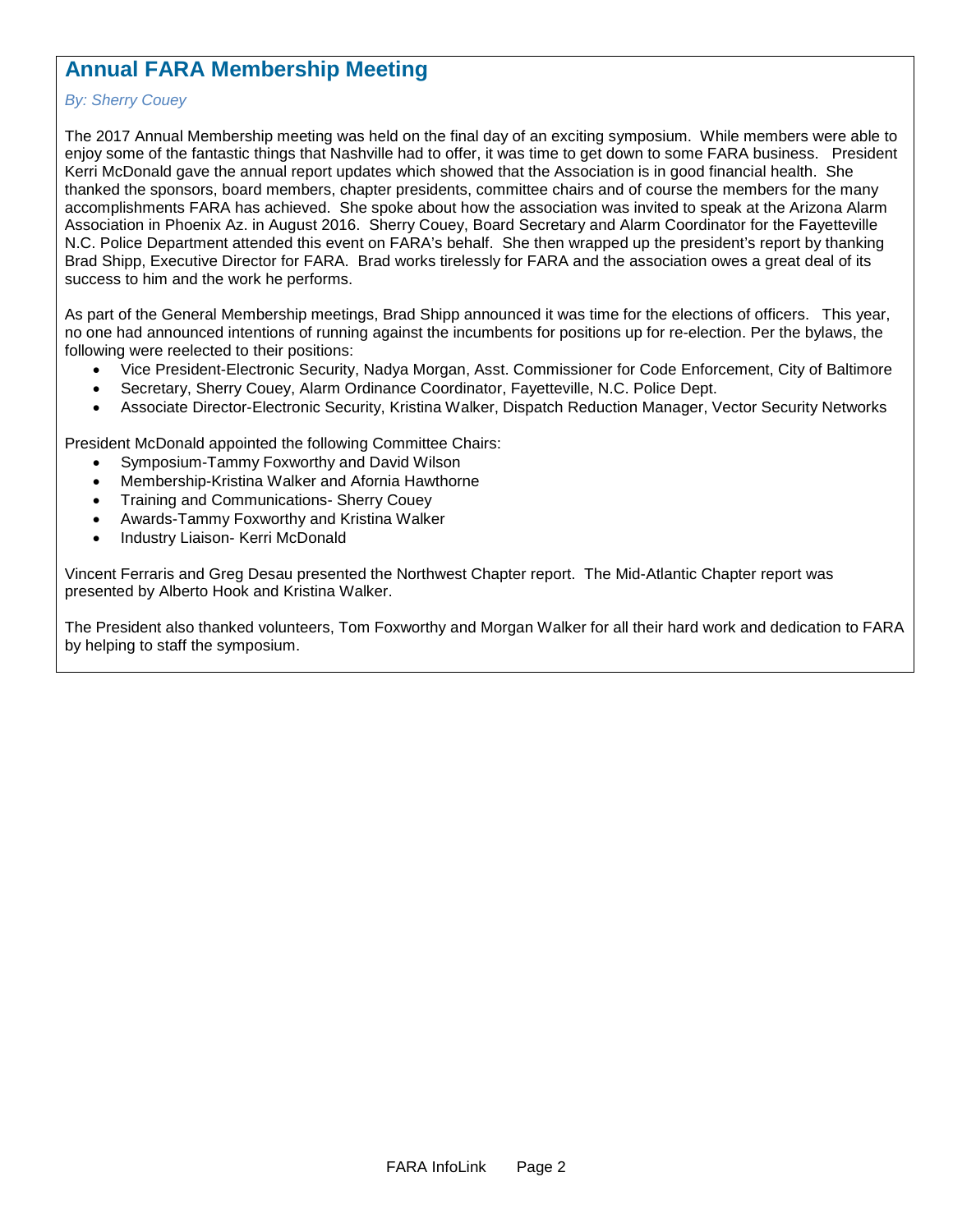# **Norma C. Beaubien Public Safety Awards for 2017**

### *By: Sherry Couey*

The Norma C. Beaubien Member of the Year Award is presented to outstanding FARA members for their contributions to FARA, their agencies and the communities they serve.

The winners are selected by past winners of the award. It is our honor to present the Norma C. Beaubien Public Safety Award to **Julie Rush** of Clackamas County Sheriff's Office in Clackamas Oregon.

Julie Rush attended her first symposium at Orlando in 2013.

Even though she was new to her department (hired in 2010) and is her department's first alarm ordinance coordinator, she jumped right in to volunteer on the Training and Certification Committee.

Julie gave the Training Committee Report at the 2014 Baltimore Symposium. She taught a class on What FARA has to offer at the 2016 Austin Symposium.

Julie has shown just as much dedication to their own department and local area. She has arranged several meetings at their agency and invited other alarm coordinators, public safety officials and alarm industry members. Some of these meetings have been on alarm ordinances, door to door sales, ASAP to PSAP and false alarm software options.



Julie helped to form FARA's Northwest Chapter and served as a Chapter Director.

Julie is always willing to join in and be a part of the group. She brings a positive attitude to her work that helps make the work enjoyable.

Congratulations Julie!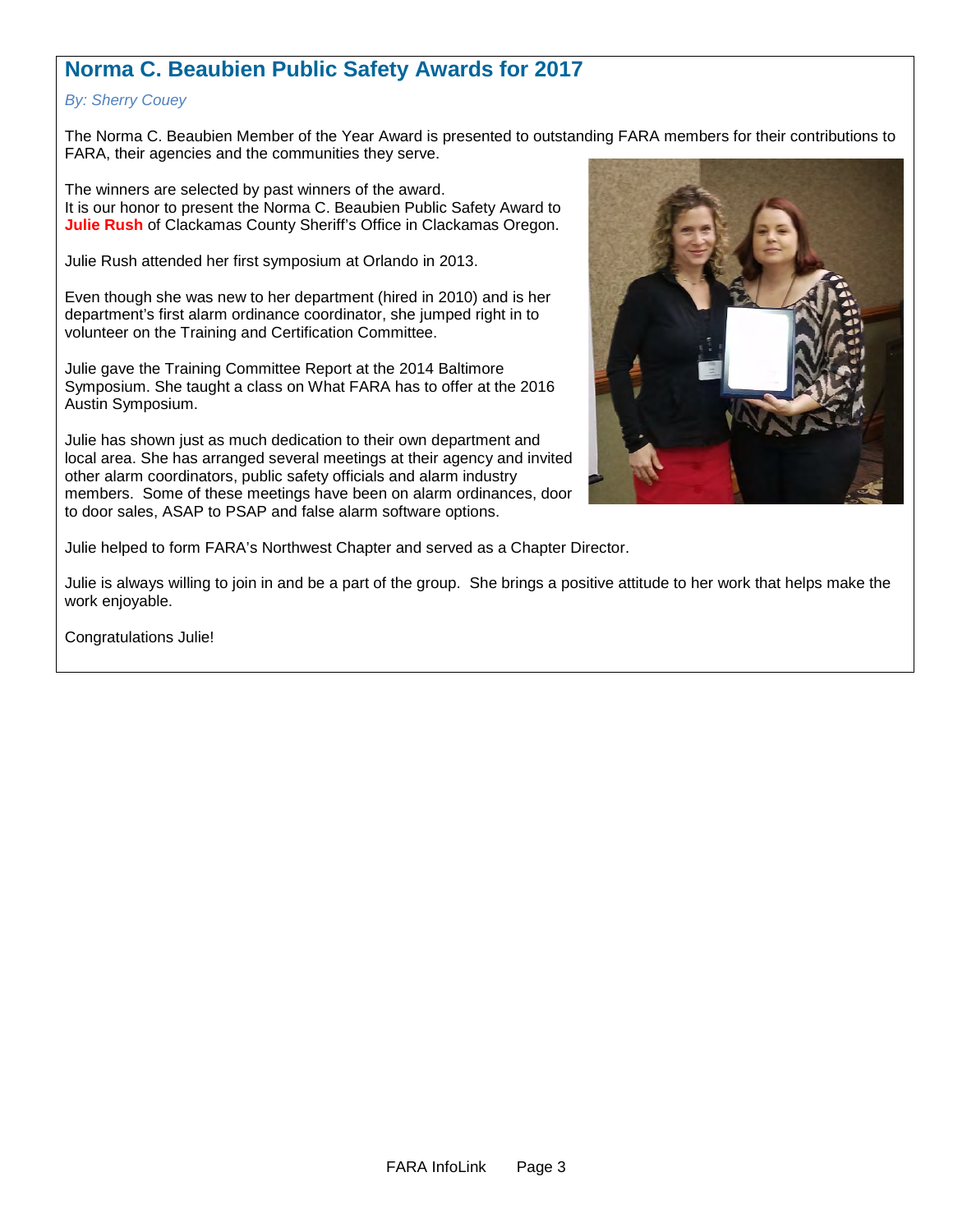# **W. Rex Bell Associate Member of the Year Award for 2016**

#### *By: Sherry Couey*

The **W. Rex Bell Associate Member of the Year Award** is presented to outstanding FARA members for their contributions to FARA, their companies and the communities they serve.

The winner is selected by past winners of the award.

This year's winner is **Craig Bober** of Secure Alarms in Owings Mills, MD.

Craig has been working in the alarm business for over 30 years. He started installing alarms in the time when people still used keys to turn the alarms on an off, there was silver foil on every window, and there was a small reelto-reel tape dialer that called the police when there was an alarm.

In 1990 he formed Secure Alarms and has seen many changes since then. He currently has 5 employees and the company installs, monitors and services commercial and residential fire and burglar alarms in the Maryland area. Craig and his company has a fine reputation for giving their customers the quality workmanship and customer service that has carried the company forward for many years.

Craig serves as President of the Maryland Burglar and Fire Alarm Association (MDBFAA) and Vice President of the National Electronic Security Alliance (NESA). He holds numerous certifications from several of the leading manufacturers, along with a degree in electronics.



Craig is a prime example of someone who is involved. He doesn't just attend, he participates. Outside of the alarm industry, he is the Vice President of the Buick Owners of Maryland, a Committee Member of the Reisterstown Improvement Association, and in his spare time he is an equestrian.

In presenting the award President McDonald shared what some FARA members think of him.

Meredith Wivell from Frederick Police Department and FARA's Mid-Atlantic Chapter President wrote:

*"Craig is an asset to both the industry and to FARA. As a small business owner, you know he not only works hard on his own, but also works hard for other's interests too. He cares about others and how things might impact them. This was demonstrated in his efforts with promoting community outreach communication to the elderly population alongside FARA. His eagerness and willingness to support the local mid-Atlantic chapter of FARA, especially through our annual joint meeting, is important to the success of meeting the group's goals. Craig is the President of the Maryland Burglar & Fire Alarm Association and tackles duties such as the annual golf outing which is probably the most important event of the year. His loyalty and commitment to problem solving false alarm reduction efforts is commendable and very much appreciated. FARA hopes to continue building on this relationship for years to come."* 

Steve Heggemann from Baltimore County Maryland Alarm Reduction Section and FARA's Treasurer had this to say:

*"If I was trying to design a partner from the alarm industry to work with to reduce false alarms Craig would be the end product. He has extensive knowledge of the alarm industry, he knows what will work in a business environment, he believes that reducing false dispatches will greatly benefit the alarm industry, our citizens and*  public safety. He has the integrity to speak the truth, even when it is inconvenient and the maturity to know that *compromising is not surrendering. We in the Mid-Atlantic are very fortunate to have Craig working with FARA Thank you again for all you do."*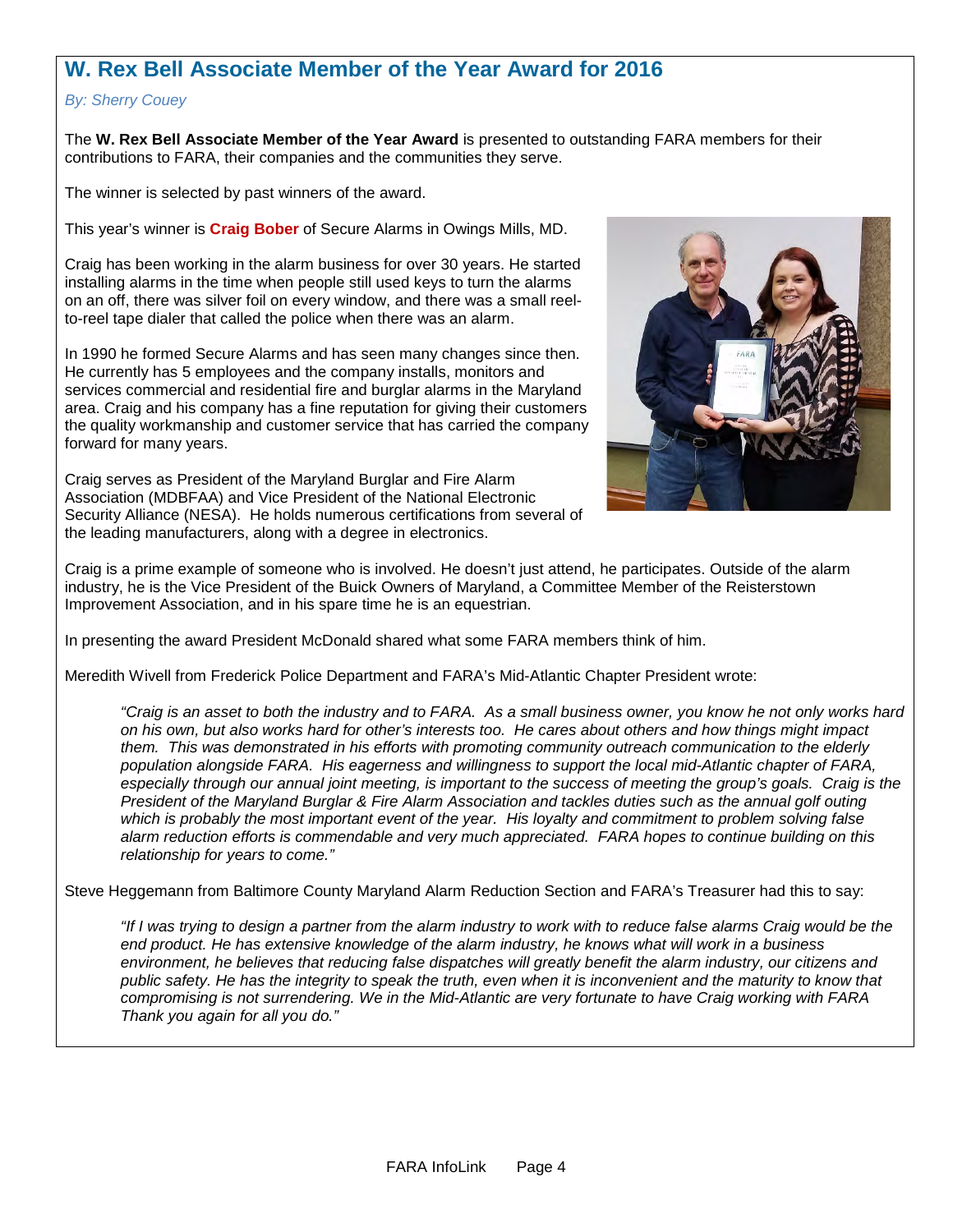### **Opening Session**

#### *By Tammy Foxworthy*

President **Kerri McDonald** opened the 20th annual FARA Symposium welcoming attendees, sponsors and special guests. Next, attendees introduced themselves, where they are from and what they want to get out of the symposium. Nineteen new attendees were among the 54 attendees in Nashville.

As part of celebrating FARA's 20th Symposium, a session of FARA trivia was held.

- What year were the FARA Public Safety Member of the Year and Associate Member of the Year awards renamed to Norma C. Beaubien and W. Rex Bell awards? - *2006.*
- Who was the chair of the Newsletter Committee in 2001? *Rick Moore.*
- Which symposium was FARA invaded by moths? *Albuquerque 2012.*

Correct answers received a rubber duck thrown by Kristina Walker, Membership Committee Co-Chair.

Fundraising activities were a 50/50 raffle, a live auction for the donated FARA cross stitched items from Rick Moore and raffle drawings for the donated items from some of the attending agencies. The 50/50 raffle had the biggest money pot in FARA history at \$810.

President McDonald reminded everyone the Grupio app was available for this year's symposium. The app contains the symposium schedule, attendees, speakers, presentations and more.

Attendees were urged to complete symposium evaluations. The symposium committee utilizes them to help create the next symposium. Everyone who submitted an evaluation had their name placed into a drawing for a gift card donated by CryWolf.

Tampa, Florida has been selected as the site for FARA's annual symposium in 2019.

#### **We hope to see you in Seattle, WA in 2018. Stay tuned for more details.**

### **Install A DIY System**

#### *By: Kristina Walker*

We had the honor to have Lowes DIY Operations Manager **Laura Mitchell** at symposium this year to help with the 2 DIY kits that Lowes donated to FARA to use for the class. After the class the two kits were raffled off to 2 lucky members of FARA.

We divided the members up into 2 groups so they could all have a chance to see, touch and play with the DIY systems. Each group then tried to get the system up and running and monitored with the Central Station. Laura was able to use the training module to show the team how to setup the systems and register them with the CS.

There were a few bumps in the road to getting them setup, but at the end we were all successful at doing so.



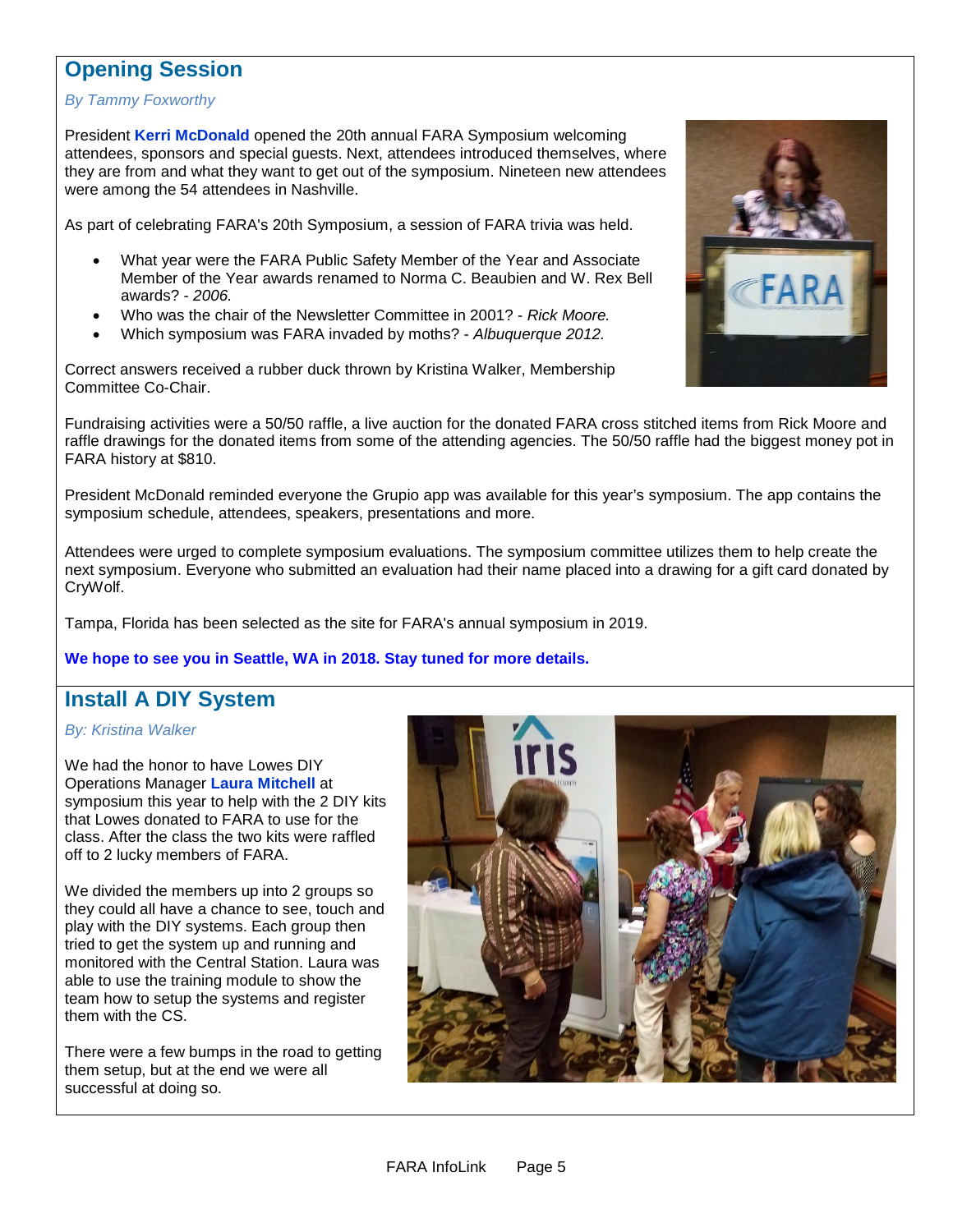

Attendees all got a good look into the negatives and positives with the DIY systems. Laura learned about issues that the DIY industry needs to work on, She gained an understanding of the importance of working with the local municipalities so much so that Lowes IRIS DIY team has joined FARA.

We are so very appreciative of Lowes and Laura for being a big part of our training symposium as well as the generous donation of the alarm systems.

Congratulations to our big DIY winners Debbie Hanson from Naperville and Susan Shirer Montgomery, TX. We hope you are enjoying your new DIY alarm systems.

We look forward to working with Laura and the Lowes team in the future

Let's give Laura and Lowes a big huge welcome to FARA!

### **Introduction How Apps and PERS are changing alarm systems**

#### *By: Kerri McDonald*

This session was presented by **Kelly Ryan**, who was representing the Texas Burglar & Fire Alarm Association and

Dispatch Center, LTD. Kelly gave a great overview on exactly what Apps and PERS are, how they are changing alarm systems and the impact may have on public safety.



Kelly started his presentation off with explaining PERS, Personal Emergency Reporting System.



PERS is typically know as medical panic button and often marketed to senior citizens. We learned the projected market size of PERS is expecting tremendous growth within the next few years. We also learned with updated technology, PERS are now mobile and can be taken almost anywhere.

Next, Kelly was able to provide us an enlighten view on Apps and how they have changed the

alarm industry. He explained how manufacturers and app companies are coming together to give consumers more peace of mind with convenience.

Kelly was truly a knowledgeable presenter and we were very grateful to have him at the FARA Symposium.

### **How to Deal With New Technology in Real Life**

#### *By: Vinnie Ferraris*

**Craig Allen**, from Charlotte-Mecklenburg North Carolina, presented on how technology affects alarm response and how it is applied to registering fees and fines.

Due to the diversity of FARA and our members, some jurisdictions look at technology differently than others. For example:

• Some jurisdictions state that if the alarm company calls in the alarm then they



- need a permit but if they have a DIY that is self-monitored they do not need to register • If the alarm user calls in the alarm on a "self-monitored" device, some jurisdictions code this as a call for service, not an alarm response.
- Other jurisdictions state if the alarm requires police response, monitored or self-monitored, then the alarm user needs to have an alarm permit.
- Baltimore County, Maryland is an example of an agency that views the self-monitored alarms as a call for service, because if the alarm user is seeing someone in their house it is viewed as a crime and police will be responding.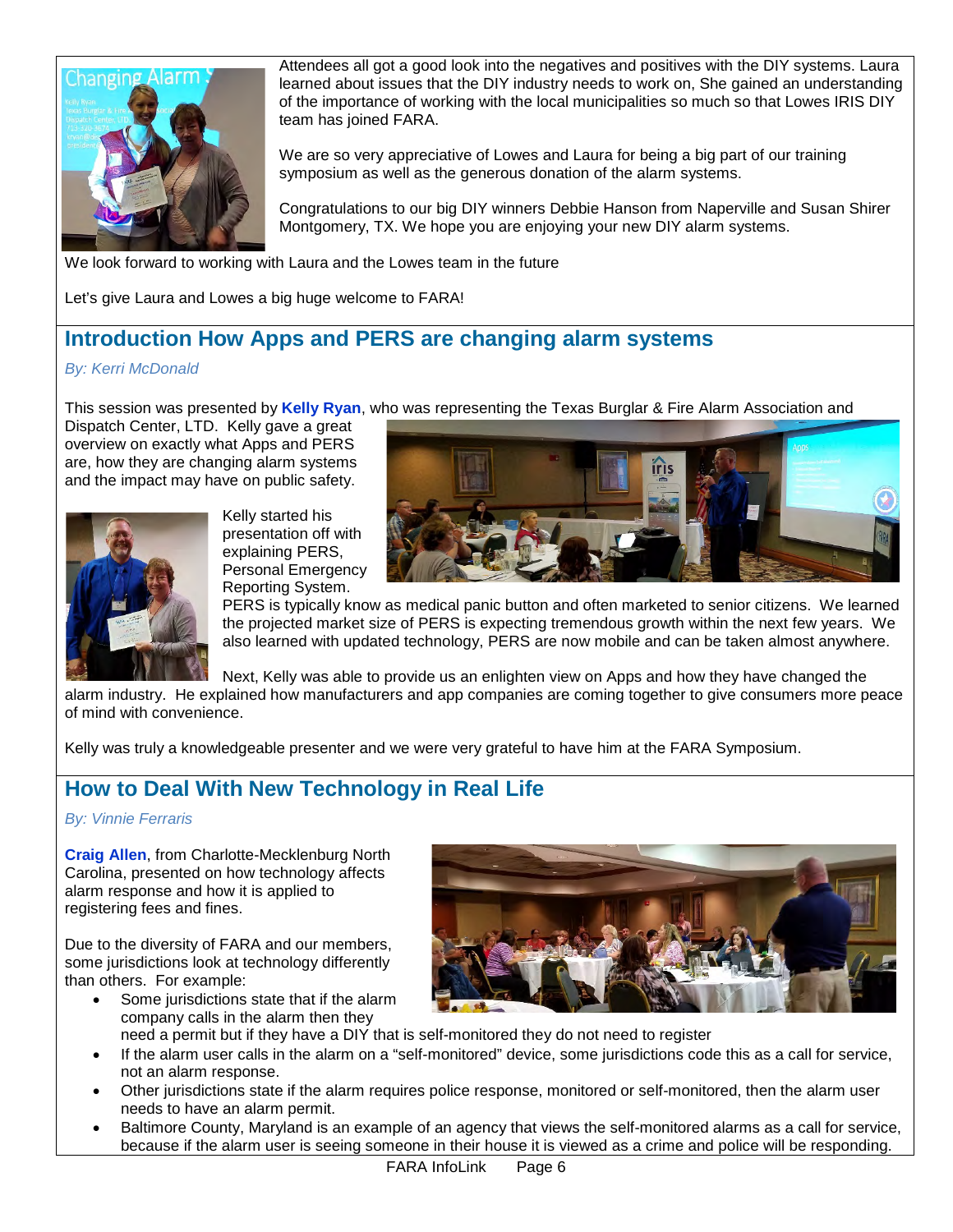

A very valuable takeaway from the class was in regards to Central Stations and how they view video alarms. Central stations typically receive a "7 second" video clip of the activity and then, based on the video clip, have to determine if police response is necessary or not. Due to liability and limited information, the call taker takes everything into consideration within the short period of time and then makes the determination for police response. 7 seconds is a very limited duration of time to really understand what is happening.

Another tip is to speak with your elected leaders, managers and attorneys to see what your jurisdiction wants to implement and how they want to structure the fines and fees. It might be wise to incorporate the DIY and self-monitored alarms into your ordinances if you

choose to code DIY or self-monitored as permit systems. Also, reach out to our members who have implemented this or have chosen not to incorporate self-monitored systems in their alarm program. Both have good arguments why and why not.

# **Scavenger Hunt**

### *By: Kerri McDonald*

Every few years the Symposium Committee decides we need work on our team building skills with a Scavenger Hunt. All I can say is this one will go down in FARA history as one of the greatest!

The Membership Committee was in charge of breaking us into groups and designating team captains. Our all male team captains got to wear headbands with fuzzy colorful balls. I guess the Membership Committee wanted to make sure the team members wouldn't lose their fearless leader.

The first task was to get to downtown where we would find all the clues. One team had their own vehicle, while the rest of had to wait for the hotel shuttle, Uber or Lyft. But it seems one team captain was able convinced a local person to take them in their truck.



**The Winning Team**

Of course the scavenger hunt had to be on a warm, humid afternoon. After a few blocks of running around I tried to convince my team to be the designated losers and go listen to music. Some teams used Lyft or Uber, and I even heard a rumor that someone was a "trunk monkey". However, I think all the teams persisted and made it to the finish line.

A special thank you goes out to David Wilson and Brad Shipp for putting the scavenger hunt together.

### **Video Best Practices**

### *By: Julie Rush*

**Jordan Brown,** Regional Manager at Guard Tronic, Inc. in Fort Smith, AR, discussed video best practices, and the documents that provide guidelines and standards for industry to follow. These standards were adopted by consensus, with the intent of increasing efficiencies, reducing false alarms, and achieving effective and reliable video installation and monitoring.



Jordan detailed the video verification standards as outlined by the National Electronic Security Alliance (NESA). Standards include

operator viewing and training, video storage and quality, and camera installation. The Central Station Alarm Association (CSAA) and the Security Industry Association (SIA), have also produced documents that provide guidelines and best practices for video installation and use.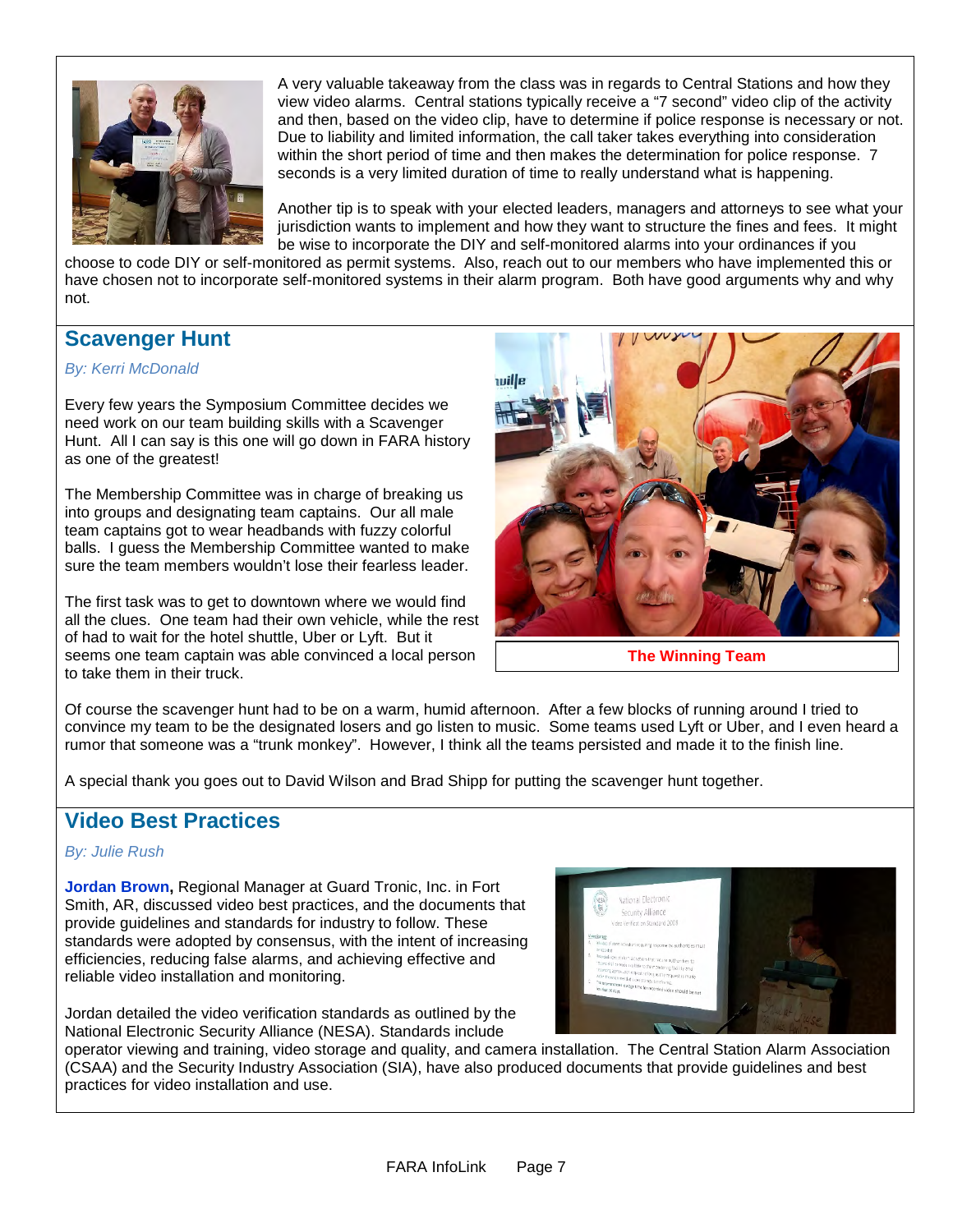

the video being viewed are:

- Level 1: Assigned when actionable video shows no apparent human activity;
- Level 2: Shows human activity but no discernible, suspicious or criminal activity, and no apparent criminal activity about to take place; and
- Level 3: The highest priority tier; shows suspicious or criminal human activity either in progress, having just occurred, or about to take place.

Following the threat level model, central stations can better define the actions that an operator takes, resulting in the reduction of dispatches for non-threats.

Overall, the session gave an excellent overview of some of the elements required for video best practices. The standards, if followed, could not only reduce costly and unnecessary false alarms, but would enhance the ability of first responders to make expedient and appropriate decisions.

### **Solving Issues with Elderly & Special Needs Users**

### *By: Kerri McDonald*

This class was presented from three different perspectives, **Sherry Couey** from Fayetteville Police Dept., **Craig Bober** of Secure Alarms, Inc. and **Dan Wornell** from ADS Security.

Sherry started the class by talking about some of the problems elderly and special needs alarm users face. Often people think an alarm system will help improve their quality of life but because of physical or mental challenges they struggle with operating the system correctly.

Dan Wornell, who is a Customer Support Center Manager for ADS Security in Nashville Tennessee, was able to provide us his insight on how he would address some of these unique issues. One recommendation he



gave us was to have the monitoring station make additional call beyond the standard two call verification.

Our last presenter was Craig Bober who is the owner of Secure Alarms, Inc. in Owings Mills Maryland. Craig was able to explain the type of equipment an alarm dealer could install or have the customer use that may help them to operate their alarm system. Craig was kind enough to bring several pieces of equipment along with him to demonstrate how they work. This was a very informative class and I would like to thank all three of the presenters for all their hard work!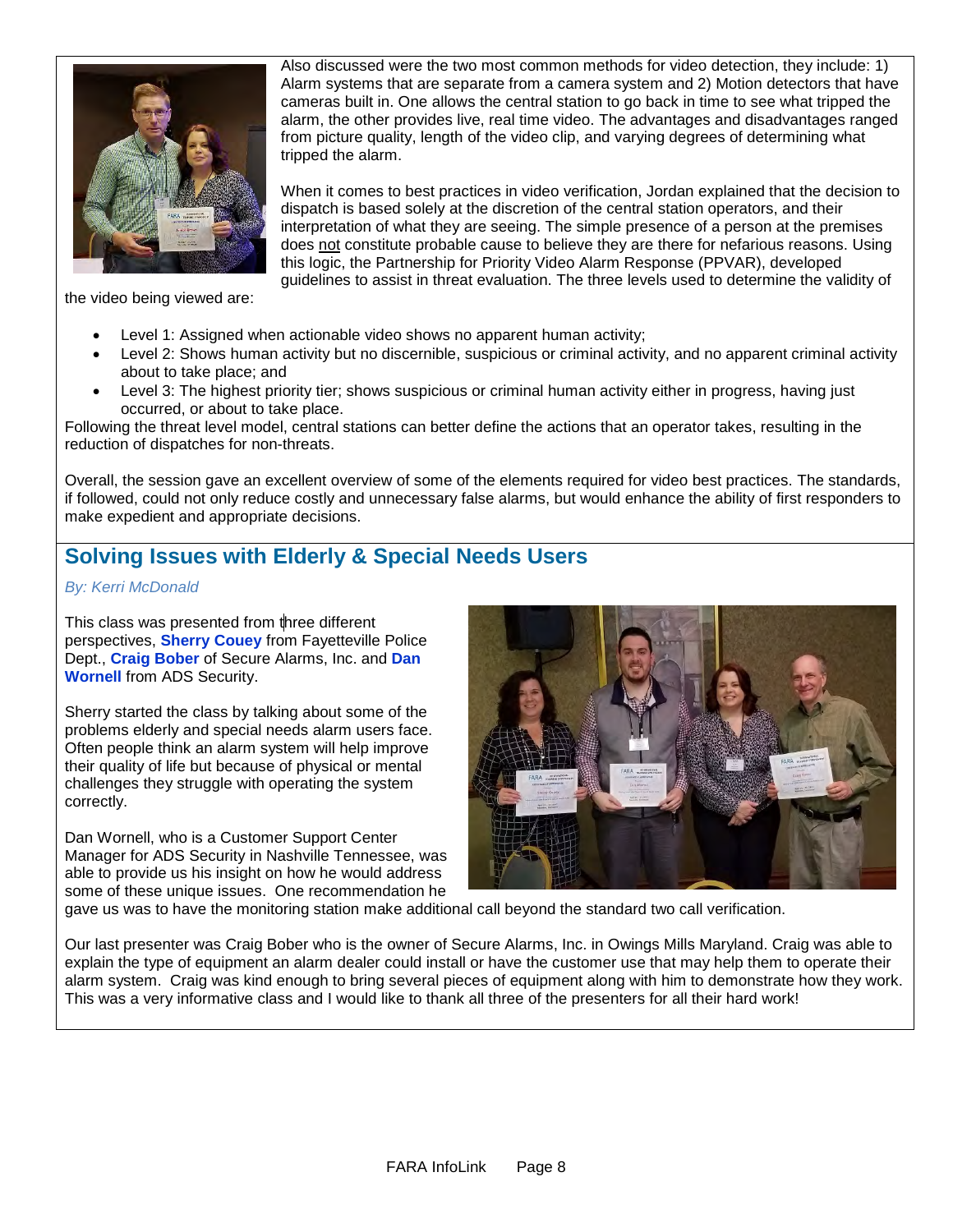### **Tabletop Exercise – Build the Perfect Program**

#### *By: Debbie Hansen*

Two of our sessions on Wednesday were spent participating in a tabletop exercise to find solutions to various "false alarm" scenarios that the attendees may find themselves in or may be currently experiencing.

**Tom Gregory** of Harford County Maryland, split the attendees into five groups, instructed them to create a name for themselves and gave them each a different "problem" to solve.



small groups was a great exercise for all of us that participated.

# **False or Real – You Be the Judge**

#### *By: Greg DeSau*

**Kevin Blackwell**, of Attleboro Police Department in Attleboro Massachusetts, used the class to highlight the tough task a central station has when receiving alarm events via motion sensor, video or a combination of the two.

Several real-life videos and photos were presented, asking the question: "what's happening here"?

One example was a grainy night-time video of a man with what looked to be a large stick, in a parking lot that was closed to the public, which turned out to be a firefighter in an *adjacent* building, carrying a firehose – completely legitimate and not a false alarm.

Others were smoke detectors going off because of spiders inside, rats in a restaurant, a man using the showers at a fitness club after hours and a video of a The names were creative and included:

"Trunk Monkeys", "Fixer Uppers", "Expanding Fire", "Newbies" and "Smokey and her Bandits".

The groups spent the first session discussing possible solutions to their particular scenario and the second session was used to share the group's solutions with everyone.

Lots of great information was shared during both sessions and the networking and team building made possible by the discussion in



dog that escaped a veterinary hospital by opening all of the doors by itself.

The technology has improved immensely over the years, but there may always be a lack of solid information about the call and that will or should require a human's eye and experience.

My take-away from this class is the central station technicians, whose job it is to quickly review a 3-second video or stillframe, and determine whether the police should be called, have to act quickly to call the PSAP and that is leading to a high number of false alarms.

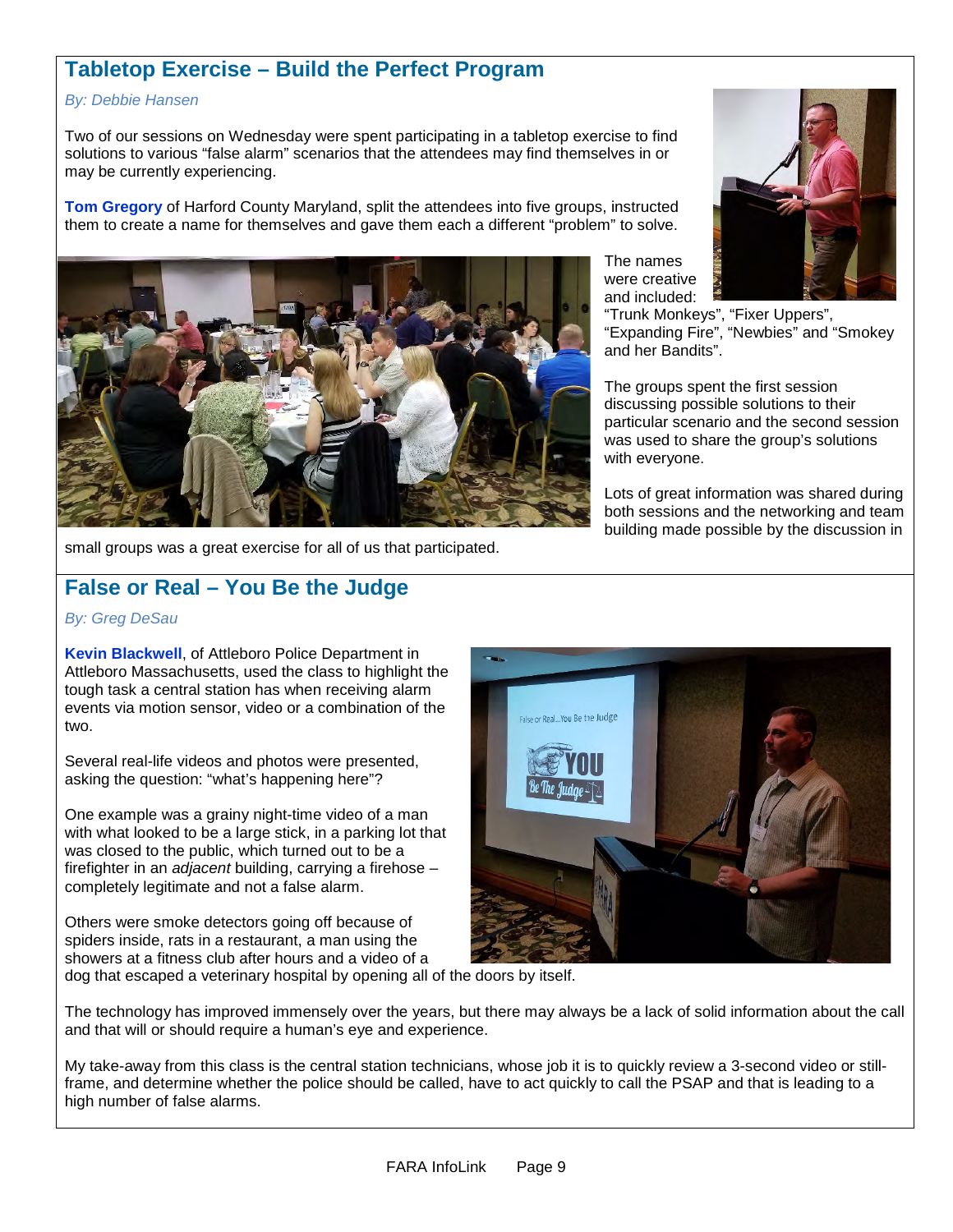# **Regulating Fire Alarms**

*By: Kerri McDonald*



**Jim Cogswell, from Leawood Police Department in** Leawood Kansas, started our day by talking about regulating fire alarms. Even though only a handful of attendees regulate both burglar and fire alarms Jim was able to provide us a good insight on differences and similarities of the two. Jim gave us examples of how he has been able to reduce false fire alarms in his city and then opened up the discussion to the attendees.

**Tammy Foxworthy** from the City of Olathe Kansas presented two different scenarios asking for input on whether to charge for a false fire alarm or not. First scenario: Firefighters responded a business for an alarm on a building. While en route, dispatch notified that there was no fire, but the occupant needed assistance resetting the alarm. Firefighters arrived and found that a pull station had been activated and assisted with resetting the pull

station. The answer was to charge them for a false alarm since they should put a pull station cover to help prevent false fire alarms from malicious or accidental activation.

Second scenario: Firefighters responded to an automatic alarm at automotive dealership; the building was check to find no signs of smoke/fire conditions and/or broken sprinkler heads. Severe weather in the area knocked out power which may have caused a loss in pressure of the system. Firefighters advised to have system serviced by technician to resume normal operations. The answer is to charge them for the nuisance alarm but if they fix the system, waive the charge.

Jim wrapped up the session by reminding us, even if we don't regulate fire alarms we can still take back information and pass it along to our Fire Departments.

### **Take a Walk in Their Shoes – Retail- Big Box, Fast Food & Chain Stores**

### *By: Thomas Gregory*

During the week of April 24<sup>th</sup> to the 27<sup>th</sup> I had the opportunity to attend the 2017 FARA International Annual Training Symposium held at the Embassy Suites- Nashville at Vanderbilt Nashville, TN. This was my second consecutive FARA symposium I have attended and I would like to first commend the FARA Symposium Committee for an outstanding job creating an interactive class syllabus and itinerary as well as several creative team building events that kept members engaged and enthused the entire week.



Now, I would like to focus this discussion on one particular class that really impacted all attendees and created great dialog among all FARA members. This class was called "Take a Walk in Their Shoes – retail big box, fast food and chain stores." The class was moderated by **Deborah Hansen**, **Kerri McDonald** and **Kristina Walker**. The class allowed members to hear from a panel of users to learn how they confront false alarms and cope with regulations. The group also discussed what impacts them and what gets their attention. From this discussion members focused on unique locations and questioned if businesses have more false alarms and how do we solve these problems.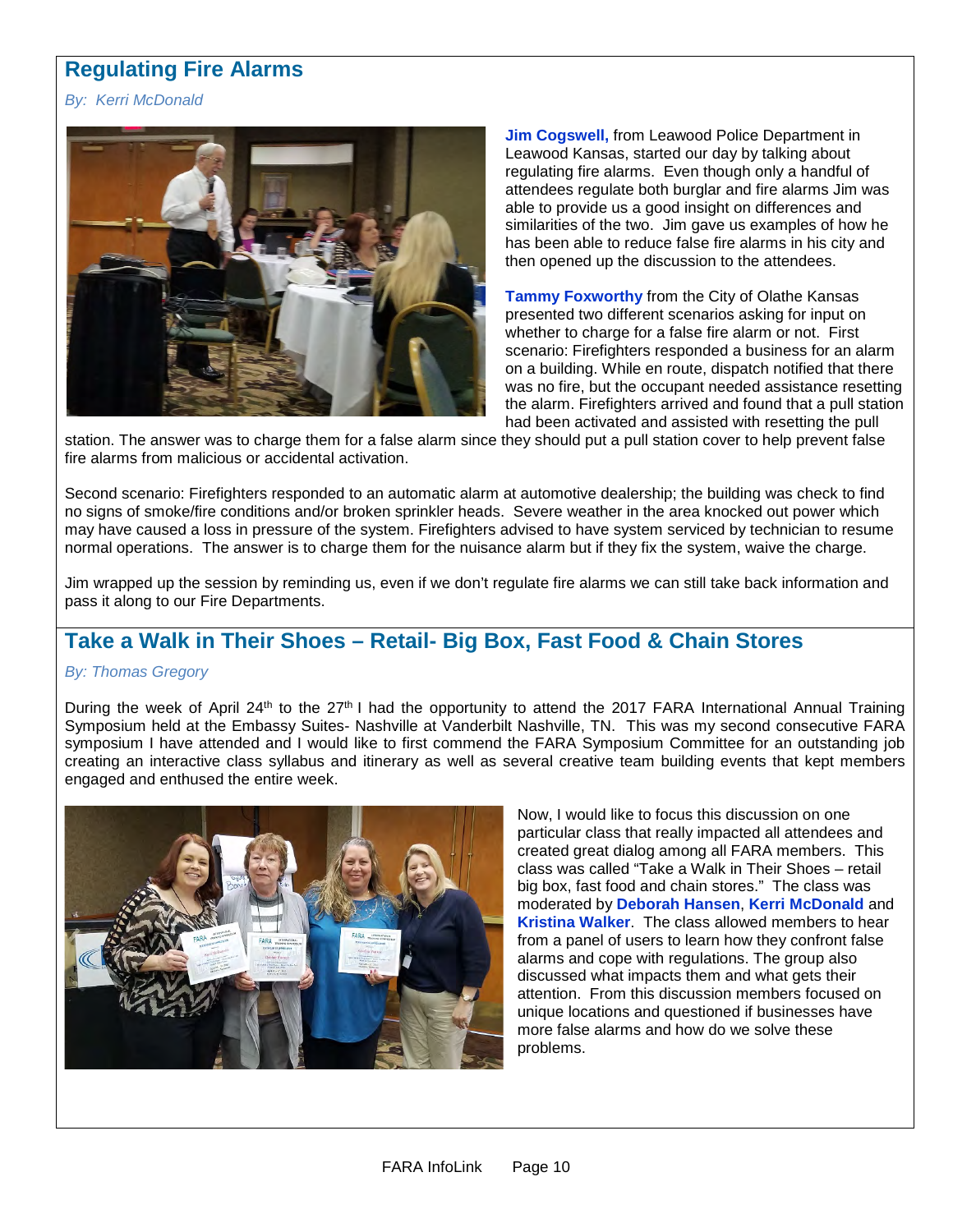First, the group created a list of the "major problem" customers and recognized the following businesses within their jurisdictions. This list is in no particular order:

• Advanced Auto

**Big Lots** 

- Ashley Furniture Bonefish Grill Capital One
- **Bank of America** 
	- Chili's • Dollar General
- Home Depot
- O'Reilly Auto Parts
- Ra Sushi
- Rita's Italian Ice
- Ross
- **Starbucks**
- **Time Warner**
- Tractor Supply Co.

Attendees shared their points of contact for these companies and we have [created a page on the FARA website to show](http://faraonline.org/chain-store-contact-information/)  [the information.](http://faraonline.org/chain-store-contact-information/)

The group also identified unique situations.

Kristina Walker discussed how birds can affect motion detectors. The scenario involved birds that were activating motion detectors during closed hours of operation. The remedy for this problem was for the business' to stop dispatching on a motion detector unless another sensor activated.

Another unique situation Kristina Walker mentioned was an incident where a family of owls nested in the rafters of a Home Depot store within her jurisdiction. The owls routinely set off motion detectors during off hours. We discovered there was not a 100 percent cure to this situation. The remedy was for the store to turn off the motion detectors in the vicinity. It was also discussed the possibility of having the Department of Natural Resources respond to rescue the owls due to their federally protection under the Migratory Bird Treaty Act. Members also discussed how small-pet businesses that sell dog food, cat food and small animal foods combat against rat and insect infiltration. We discovered that motion detectors aimed at the store floors may pick up the motion of mice and rats.

Finally, members addressed solutions to solve these problems. Members suggested looking to companies and their alarm companies to create dialog with one another regarding their best practices. We also added that officers who respond to these types of alarms can add comments. Officers can also note specific locations where the motion detectors sense motion within that business so the user can address the problem. And during holiday season members suggested that alarm companies mail out bulletins to the business addressing issues that may occur for "holiday" business. These solutions were suggested and agreed by the majority of the FARA membership.

# **"Take A Walk in Their Shoes" – PSAP Dispatchers**

**By: Jim Cogswell** 



Presented by **Bruce Sanschargrin**, Quality Assurance & CALEA Manager at the Metro Nashville Department of Emergency Communications in Nashville Tennessee.

Nashville D.E.C. dispatches police, fire and EMS calls for the City of Nashville, Davidson County and five other cities within the county. The joint dispatch center was established in 2002 for the largest county in Tennessee with 657 square miles and 1.4 million people.

The center is authorized 190 full-time employees and new employees will spend 1 to 2 years training first as call-takers before moving on to police and/or fire dispatching. They have found that the extensive training

lessens the turn-over or burn-out of their employees.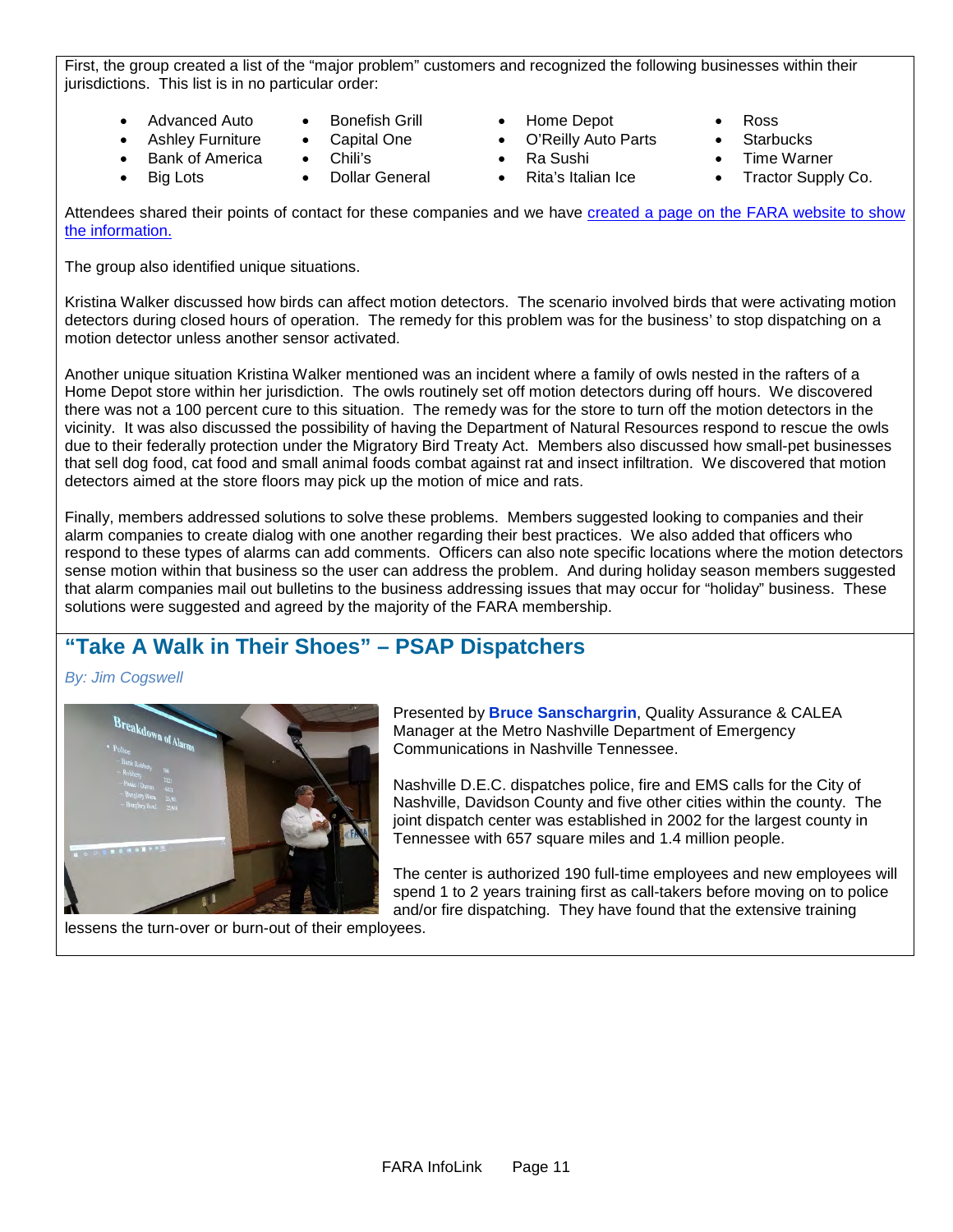The most recent yearly figures show that the Center handled 1.7 million calls, including 1.3 million police calls and 129,287 fire and/or EMS calls. For alarm activation calls, 55,000 were burglar alarms, 10,729 were for fire alarms and 803 were medical calls.

Nashville, as part of the training program, cross trains with alarm monitoring centers, especially ADS, so that both understand what information is needed for an alarm activation call.

A unique feature of Nashville's system is a mobile unit Field Incident Response Situation Team that will go out on-scene for major police/fire/EMS events, including pre-planned ones such as a parade, Titan's home game, etc. The mobile unit will handle all calls and dispatching for the duration of the event relieving the Center to handle the "normal" calls for service.

### **Open Forum**

*By Craig Allen*

The last session of the symposium was facilitated by **Rick Moore** of CryWolf in Waldorf Maryland. Rick as always did an amazing job of keeping the conversation going during the Open Forum discussion. This was a time designed for participants to get those questions answered that may not have been during the previous sessions as well as sharing of success stories.

Rick highlighted the awesome work being done in Suffolk County, NY, by newcomers to FARA, Donna Bellone and Petrina Hubner. These ladies have successfully implemented a new alarm management program in their jurisdiction, beginning June 2016, in which over 6 million dollars in new income has been raised for the County, mainly through required registrations. They are also seeing a dramatic decrease in calls for service to false alarms.

During this session the importance of being a FARA member and having access to the resources FARA offers was also highlighted.

What I realized at the symposium is we have the same problem of too many false alarms, that every jurisdiction is different in how their program is run and there is no one magic solution to zero false alarms. See you next year in Seattle.

### **FARA's Believe it or Not**

*By: Brad Shipp*

- **BC: Cougar commute: Big cats caught strolling through SkyTrain station ...** 4.23.17 - Vancouver Sun - TransLink said the pair triggered an intrusion alarm at about 4:15 a.m., but it's unclear how they were able to access or leave the tracks. Staff searching the line ... [More Info](http://vancouversun.com/news/local-news/cougar-commute-big-cats-caught-strolling-through-skytrain-station-with-video)
- **CT: Photogenic bear visits New Milford back yard** 5.22.17 - Danbury News Times - He turned on the house's alarm system, but the bear ignored the racket and hung around long enough for Kratky to take some photos. Bear sightings aren't all ... [More Info](http://www.newstimes.com/local/article/NEW-MILFORD-11165060.php)
- **FL: Again? Woman gets locked in Titusville CVS** 5.22.17 - WKMG Orlando - But as she walked toward the front of the store to check out, just minutes after the 10 p.m. closing, she triggered a motion sensor alarm and found herself ... [More Info](http://www.clickorlando.com/news/again-woman-gets-locked-intitusville-cvs)
- **IN: 'Beaking and entering'? A cop, an alarm and a turkey** 4.30.17 - Indianapolis Star - The Hendricks County Sheriff showed some levity while telling the story on Facebook of what deputy John Pionke found when responding to a report of an alarm ... [More Info](http://www.indystar.com/story/news/2017/04/30/turkey-thanksgiving-hendricks-county-sheriff/101072372/)
- **OH: Deer crashes through dental office window** 5.16.17 - WDTN - Chrissy Gray of the Smile Innovations Dentist Office told 2 NEWS, "Another employee called me and said our alarm is going off. Do not go in the office. A deer ... [More Info](https://www.google.com/url?sa=t&rct=j&q=&esrc=s&source=newssearch&cd=55&cad=rja&uact=8&ved=0ahUKEwjh-Zuf7fTTAhWIhFQKHcUjBGc4MhCpAgguKAAwBA&url=http%3A%2F%2Fwdtn.com%2F2017%2F05%2F15%2Fdeer-crashes-through-dental-office-window%2F&usg=AFQjCNHGMxQqnctlllZED7sUaEO5h6yCDw&sig2=K6lxhDcSQD8-2kTllyBlpQ)

Do you have any stories you would like to share about strange, unusual, or funny reasons for false alarms? How about outlandish things that happen in the course of your usual work day? I know we all have them, so let's share and give everyone a chuckle! Please forward your stories to [bradshipp@4yoursolution.com](mailto:bradshipp@4yoursolution.com) and we'll put them in the next InfoLink for all to share!



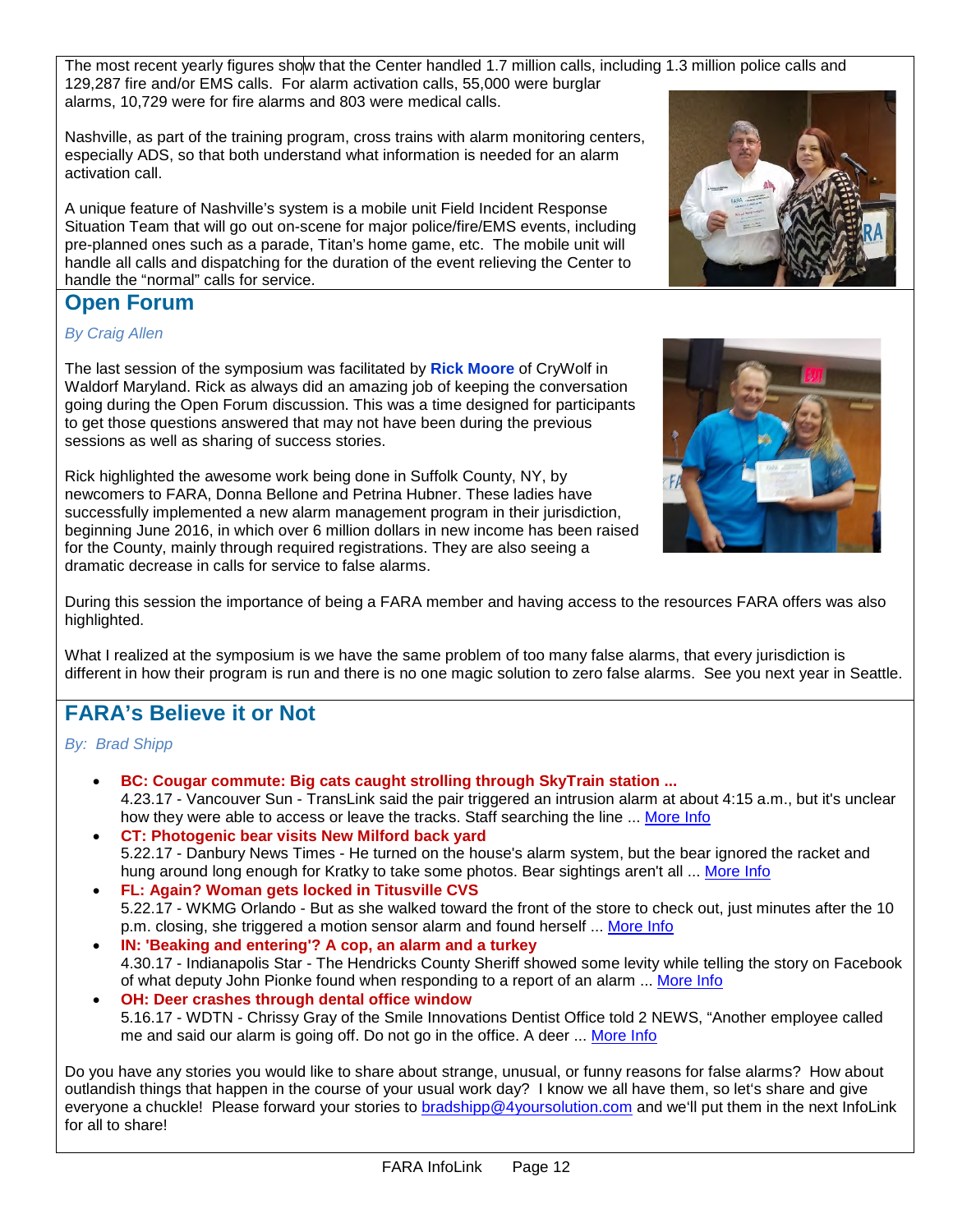### **News on Door to Door Sales**

### *Courtesy of NESA*

- **Call Kurtis: Sounding the Alarm on Security System Scam Artists** 5.10.17 - CBS Sacramento - CBS13 - Every year about this time, alarm companies fan out and start knocking on doors. Most of the companies are legit, but some tactics ... [More Info](http://sacramento.cbslocal.com/2017/05/09/alarm-company-scam/)
- **BBB Teams with ADT and Trade Associations to Help Consumers ...** 5.10.17 - Better Business Bureau - ... consumers victimized by fraudulent door-to-door home security sales every summer, the Better Business Bureau is sounding the alarm about deceptive tactics … [More Info](https://www.bbb.org/bbb-teams-with-adt-and-trade-associations-to-help-consumers-fight-deceptive-door-to-door-alarm-sales/)
- **Peak Alarm warns of fake security companies out to swindle ...** 5.11.17 - IT Business Net - "Peak Alarm cares about providing quality services for our client base, to ensure that their security is secured. This is why we would like to inform you about the ... [More Info](http://www.itbusinessnet.com/article/Peak-Alarm-warns-of-fake-security-companies-out-to-swindle-unsuspecting-customers-4952939)
- **Beware of alarm service calling scam** 5.16.17 - KXXV News Channel 25 - A City of Woodway news release is warning you that there is a company doing automated calls to homeowners trying to sell alarm monitoring services for your ... [More Info](https://www.google.com/url?sa=t&rct=j&q=&esrc=s&source=newssearch&cd=17&cad=rja&uact=8&ved=0ahUKEwjhmvrn7PTTAhWHxFQKHaHQBnQ4ChCpAgg2KAAwBg&url=http%3A%2F%2Fwww.kxxv.com%2Fstory%2F35433483%2Fbeware-of-alarm-service-calling-scam&usg=AFQjCNEwaj4m6GDd30N5mqodLOwJeWSrAg&sig2=KJdb2EEyGZx2rTgotwA4iQ)
- **KNOCK KNOCK! It's An Alarm Salesman (Or Is It A Scammer?)** 5.18.17 - WFMY News 2 - You get up and look through the peep hole to see what looks like a salesman who says he saw the alarm sign in your yard and wants to ask you about it. [More Info](https://www.google.com/url?sa=t&rct=j&q=&esrc=s&source=newssearch&cd=22&cad=rja&uact=8&ved=0ahUKEwjewvmHvfzTAhWph1QKHVanBFQ4FBCpAggkKAAwAQ&url=http%3A%2F%2Fwww.wfmynews2.com%2Fnews%2Flocal%2F2-wants-to-know%2Fknock-knock-its-an-alarm-salesman-or-is-it-a-scammer%2F440918685&usg=AFQjCNF9BsDHqPCqlCUQyr0N_5FID-81cw&sig2=JPuyWNz8Gw586xI_2VVwzQ)
- **Connecticut BBB warns of door-to-door scams** 5.22.17 - CT Post - Deceptive sales tactics — The most common scams that fall into this category include trying to sign up consumers with electricity wholesalers or alarm ...More [Info](https://www.google.com/url?sa=t&rct=j&q=&esrc=s&source=newssearch&cd=20&cad=rja&uact=8&ved=0ahUKEwih2e3Y64bUAhWIAcAKHRlZDxo4ChCpAghBKAAwCQ&url=http%3A%2F%2Fwww.ctpost.com%2Flocal%2Farticle%2FConnecticut-BBB-warns-of-door-to-door-scams-11164254.php&usg=AFQjCNG15QEernODfArfJmpKZ5BuLQ2klw&sig2=NFgS9qG98rE70qte9FhXFw)
- **Door-to-door salesman found guilty of murder in shooting death of ...** 5.22.17 - FOX 29 - He was selling alarm systems in a Stone Oak neighborhood in November of 2015 when Kerry O'Toole, 53, was shot and killed. Amezquita claimed he shot ... [More Info](http://foxsanantonio.com/news/local/jury-deliberates-fate-of-door-to-door-salesman-accused-of-killing-potential-customer)
- **Home security door-to-door scams on the rise in Utah** 5.27.17 - fox13now.com - A sales man from Blayden Capital, who was a contractor for ADT, convinced her to switch alarm companies and promised to buy out her current contract. [More Info](http://fox13now.com/2017/05/26/home-security-door-to-door-scams-on-the-rise-in-utah/)

# **Public Safety Updates**

*Courtesy of NESA*

- **AB: Calgary police's new alarm fee irks business owner** 5.19.17 - CBC.ca - A Calgary business owner says he shouldn't have to pay a fee to have police respond to alarm calls. Starting Jan. 1, 2017, police no longer respond to ... [More Info](http://www.cbc.ca/news/canada/calgary/new-alarm-fees-irk-business-owner-1.4122824)
- **AR: PFD to crack down on false alarms** 5.9.17 - KAIT - "There's a lot of times that we run on false alarms whether it's being in an industrial or commercial setting; and sometimes even residential," he said. "The alarm... [More Info](http://www.kait8.com/story/35374713/pfd-to-crack-down-on-false-alarms)
- **AZ: Do you have a home security system? Here's what you need to know** 4.18.17 - ABC15 Arizona - Alarm systems. So many people across the Valley have them, but did you know they could cost you more than that monthly fee if you're missing ... [More Info](http://www.abc15.com/news/state/do-you-have-a-home-security-system-heres-what-you-need-to-know)
- **CO: Boulder's repeat false alarm violators exposed** 5.9.17 - FOX31 Denver - Boulder, Colo. -- Fining City of Boulder businesses for repeatedly setting off false security alarms already seems to be working to reduce unnecessary police ... [More Info](http://kdvr.com/2017/05/08/boulders-repeat-false-alarm-violators-exposed/)
- **FL: Gun store alarm tripped? Call cops first, says Florida bill** 4.20.17 - Bryan-College Station Eagle - Tallahassee, Fla. (AP) — Alarm monitoring companies would have to call police first instead of property owners if the alarm is triggered at a gun store under a ... [More Info](http://www.theeagle.com/news/nation/gun-store-alarm-tripped-call-cops-first-says-florida-bill/article_e145275b-ec89-5b87-b03a-786bd626f490.html)
- **FL: Miami Beach Offering Incentives to Homeowners to Share Security ...** 5.24.17 - NBC 6 South Florida - ... permit fees and expedited permit approvals for homeowners who install a new or upgraded alarm system that includes security or surveillance cameras. [More Info](https://www.google.com/url?sa=t&rct=j&q=&esrc=s&source=newssearch&cd=174&cad=rja&uact=8&ved=0ahUKEwjU1sun6ojUAhVD54MKHclSA184qgEQqQIIKygAMAM&url=http%3A%2F%2Fwww.nbcmiami.com%2Fnews%2Flocal%2FMiami-Beach-Offering-Incentives-to-Homeowners-to-Share-Security-Camera-Footage-423892994.html&usg=AFQjCNFB4ACcCqUw3l-KI58ILxXUTXQhpg&sig2=jyy7gUnil2cellVRRLfFnQ)
- **FL: Palm Beach board: Fine contractors for false alarms** 5.9.17 -Palm Beach Daily News - Palm Beach Fire Rescue spent 25 percent of its time last year responding to false alarms, the fire marshal said. [More Info](http://www.palmbeachdailynews.com/news/local/palm-beach-board-fine-contractors-for-false-alarms/FNAb7mVMoKI0fe566bsexL/)
- **GA: A false-alarm monitoring system was on hold, but some got ...** 4.22.17 - The Telegraph - That didn't go over too well with police, considering implementation of the company's CryWolf false-alarm monitoring system had been put on hold indefinitely ... [More Info](https://www.google.com/url?sa=t&rct=j&q=&esrc=s&source=newssearch&cd=24&cad=rja&uact=8&ved=0ahUKEwj70pDu47jTAhVLySYKHXiGCDs4FBCpAggsKAAwAw&url=http%3A%2F%2Fwww.macon.com%2Fnews%2Flocal%2Fcommunity%2Fhouston-peach%2Farticle146032704.html&usg=AFQjCNFdXT0-LAqqTf5YCZic6CB2GpFIcA&sig2=8Pg3WGmQhLURzuCWes0W8Q)
- **GA: Sandy Springs will consider changing alarm ordinance** 5.3.17 - Atlanta Journal Constitution - Sandy Springs spokeswoman Sharon Kraun says the city is exploring changes to its "False Alarm" ordinance and, if approved, the changes would shift the ... [More Info](http://www.ajc.com/news/local/sandy-springs-will-consider-changing-alarm-ordinance/F2OdD8Gf7ZjwNtIPFGiPdJ/)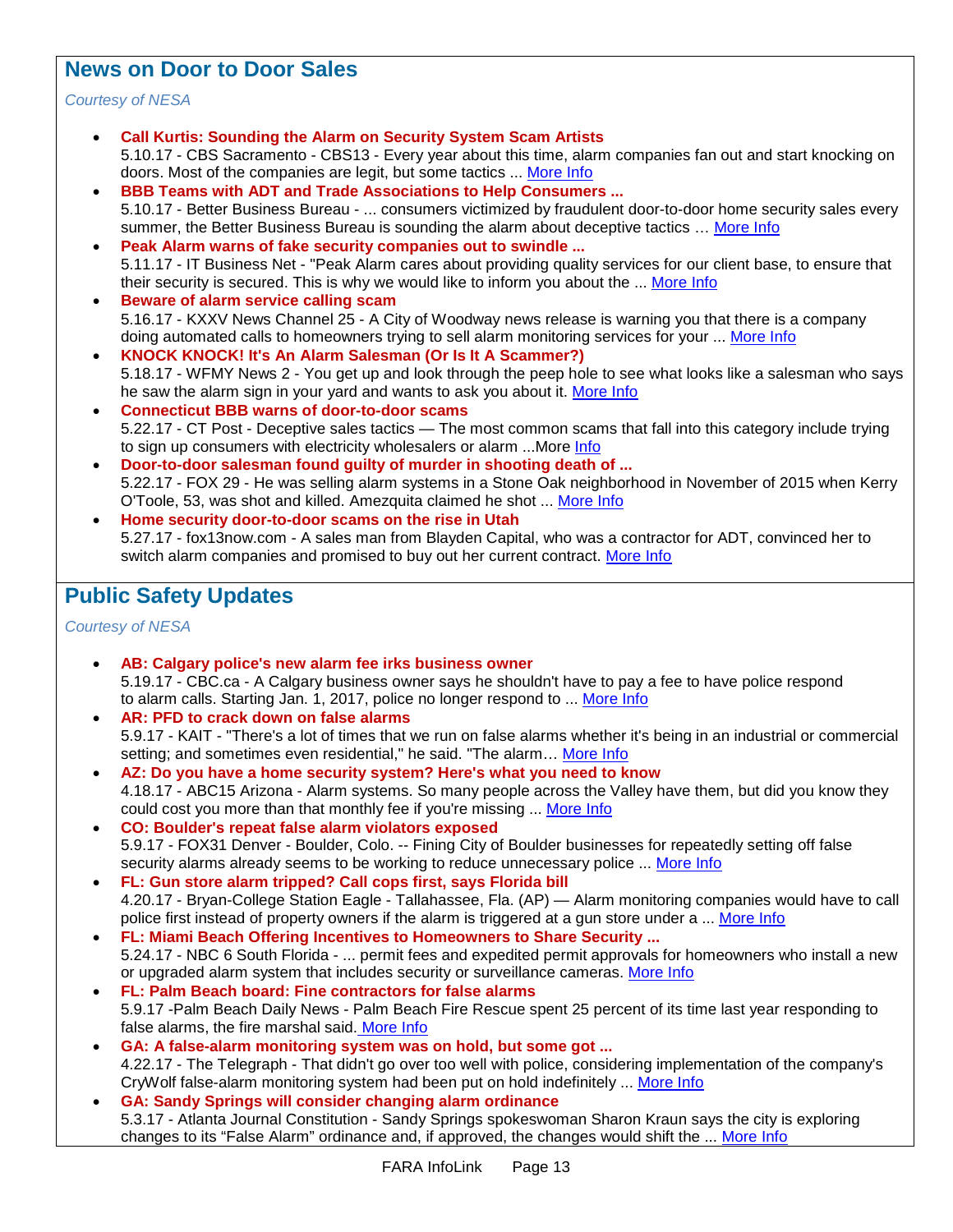- **GA: Warner Robins City Attorney now reviewing contract with false alarm ...** 4.19.17 - 13WMAZ - The ordinance would fine businesses and homeowners after two false alarm calls, meaning the third false alarm would come with a \$50 fine. Eventually, those ... [More Info](http://www.13wmaz.com/news/local/warner-robins-city-attorney-now-reviewing-contract-with-false-alarm-company/432271551)
- **GA: WRPD: Disregard communication from CryWolf Alarm company** 4.18.17 - 13WMAZ - The Warner Robins Police Department is asking homeowners and businesses to disregard recent letters from the CryWolf Alarm Solutions company. CryWolf is ... [More Info](http://www.13wmaz.com/news/local/wrpd-disregard-communication-from-crywolf-alarm-company/432045652)
- **IL: City of Aurora Finance Committee Agenda met Feb. 14.** 4.27.17 - DuPage Policy Journal - 17-00109 An Ordinance Amending Chapter 17, Article IV Regarding Fire Alarm Systems And Chapter 36, Article IV Regarding Police Alarm Systems. 17-00122 ... [More Info](https://www.google.com/url?sa=t&rct=j&q=&esrc=s&source=newssearch&cd=136&cad=rja&uact=8&ved=0ahUKEwjw45Ort8rTAhXERiYKHVTxAgI4ggEQqQIILigAMAU&url=http%3A%2F%2Fdupagepolicyjournal.com%2Fstories%2F511085989-city-of-aurora-finance-committee-agenda-met-feb-14&usg=AFQjCNHWKwXQ5Mhh9oP5I18nhUjCqLxT8g&sig2=gumD0XBqheQ0Q9W_yVMfiA)
- **IL: Proposed ordinance would require Chicago hotels to provide panic buttons to some workers** 5.4.17 - SIW - Hotels would also have to post sexual harassment and assault polices, promise no retaliation against workers that come forward… [More Info](http://www.securityinfowatch.com/news/12331640/proposed-ordinance-would-require-chicago-hotels-to-provide-panic-buttons-to-some-workers)
- **IN: Death of 22-year-old sparks carbon monoxide alarm ordinance** 5.5.17 - The Republic - La Porte, Ind. - All new homes built in La Porte must have a carbon monoxide alarm under a new ordinance approved by the Indiana Fire Prevention and ... [More Info](http://www.therepublic.com/2017/05/05/in-carbon-monoxide-alarm-law/)
- **LA: NOPD to track false alarms, fine for multiple offenses** 5.1.17 - WWL - The NOPD says they will start imposing fines for a second false alarm tripped at a business or home. After a fourth violation, they will stop responding until the ... [More Info](http://www.wwltv.com/news/local/orleans/nopd-to-start-issuing-fines-for-false-alarms/435571832)
- **NE: Neighbor billed for false alarm** 4.18.17 – WOWT - Elkhorn, Neb. - An Elkhorn resident is angry that he's been billed for doing the right thing. Though the amount isn't much, he says the reason for the ... [More Info](https://www.google.com/url?sa=t&rct=j&q=&esrc=s&source=newssearch&cd=37&cad=rja&uact=8&ved=0ahUKEwiq9Znl_K7TAhUns1QKHfE3B7M4HhCpAggzKAAwBg&url=http%3A%2F%2Fwww.wowt.com%2Fcontent%2Fnews%2FNeighbor-BIlled-For-False-Alarm-419654583.html&usg=AFQjCNFSzScBeO3L2itAFfYtH5XNXtXFVA)
- **NJ: FDU challenges Florham Park false alarm ordinance** 4.18.17 - New Jersey Hills - The university also is seeking to dismiss 12 complaints issued by borough Fire Official James Fonzino for causing a false fire alarm[. More Info](http://www.newjerseyhills.com/florham_park_eagle/news/fdu-challenges-florham-park-false-alarm-ordinance/article_83c12091-a36e-5d8f-b62e-a98abe68915e.html)
- **NS: Cops warn against unlicensed alarm companies** 4.27.17 - TheChronicleHerald.ca - Officers say people have been reporting the salespeople offering new or upgraded alarm systems, but the two companies involved are not licensed to operate in ... [More Info](http://thechronicleherald.ca/novascotia/1463434-cops-warn-against-unlicenced-alarm-companies)
- **NY: Doyle Security Systems and Monroe County 911 Center adopt ...** 5.22.17 - SecurityInfoWatch - The technology allows the Doyle Security monitoring center to transmit alarm signals directly to the 911 center and to first responders electronically instead of ... [More Info](http://www.securityinfowatch.com/press_release/12336860/doyle-security-systems-and-monroe-county-911-center-adopt-asap-program)
- **NY: Mohawk adopts local law to prevent false fire alarms** 5.16.17 - The Recorder - Fonda - The Mohawk Town Board adopted an updated local law Thursday that is expected to eliminate the number of "false alarms" received by the volunteer ... [More Info](https://www.recordernews.com/news/local-news/87210)
- **OK: Amended alarm ordinance proposed for Owasso residents ...** 5.11.17 - Tulsa World - An alarm panel at an Owasso business. The revised alarm ordinance would impose a \$100 alarm fee for local companies that register an alarm system. [More Info](http://www.tulsaworld.com/communities/owasso/news/communitynews/amended-alarm-ordinance-proposed-for-owasso-residents-businesses/article_e65f360e-f016-5b0d-807c-7fad74535f6b.html)
- **ON: Police board approves fees for funeral escorts** 5.4.17 - Waterloo Record - Other services for which fees will increase include attending false alarms, collision reports for insurance companies, paid duty events and interviewing officers. [More Info](https://www.google.com/url?sa=t&rct=j&q=&esrc=s&source=newssearch&cd=74&cad=rja&uact=8&ved=0ahUKEwj37dDo2NbTAhUEZCYKHTwmAgU4RhCpAggpKAAwAw&url=http%3A%2F%2Fwww.therecord.com%2Fnews-story%2F7285867-police-board-approves-fees-for-funeral-escorts%2F&usg=AFQjCNEPWhJzPg3Zl4umCP2MLAYSQJGK8g&sig2=TIiKcLf4pkvUuKIUSEW7zw)
- **TN: Shelby County Commission takes up Memphis crackdown on false ...** 5.17.17 - WMC Action News 5 - Memphis City Council members cracked down on alarm abuse, and now their proposal made its way across the street to Shelby County Commissioners. [More Info](http://www.wmcactionnews5.com/story/35455263/shelby-county-commission-takes-up-memphis-crackdown-on-false-alarm-calls)
- **TX: Highland Park (Texas) Adopts Automated Secure Alarm Protocol for** ... 5.9.17 - Security Sales & Integration - Highland Park (Texas) Adopts Automated Secure Alarm Protocol for Faster Emergency Response. The town, located near Dallas, is the first to implement the ... [More Info](http://www.securitysales.com/article/highland_park_texas_adopts_automated_secure_alarm_protocol/news)
- **WA: Kent police change false alarm policy** 5.27.17 - KING5.com - Assistant Chief Eric Hemmen says the new policy does not impact residential alarms, bank alarms, hold up alarms, panic alarms, or other high-risk alarms. [More Info](http://www.king5.com/news/local/kent-police-change-false-alarm-policy/443489971)
- **WA: LETTER: Council didn't reveal 'Capture Burglars in Action' ordinance ...** 4.18.17 - The B-Town Blog - In 2004, Burien passed Ordinance 399 to reduce costly false alarms. By requiring alarm companies to verify a burglary in progress before calling Police, ~45 ... [More Info](http://b-townblog.com/2017/04/18/letter-council-didnt-reveal-capture-burglars-in-action-ordinance-635/)
- **WA: Police in Kent., Wash., Will No Longer Respond to Nonverified Business Alarms** 4.22.17 – Kent, WA - The new verified alarm-response policy will become effective June 1. [More Info](http://ea.ecn5.com/Clicks/djMrc3M2MFVJd0I2S1RqdXprZzhuZ3h4cm4wYnhBbU1KbXUwcjYxbFFES3Z5eE5iZDlDMWxnNk1Cd2ZZNVFYMQ%3d%3d)
- **WI: Village of Pewaukee looks to realign false fire alarm, fire inspection ...** 5.18.17 - Lake Country Now - Village Of Pewaukee - False fire alarms in the village will get less expensive after a May 16 decision by the village board. The board will revise its policy on ... [More Info](http://www.lakecountrynow.com/story/news/local/lake-country-reporter/2017/05/18/village-pewaukee-looks-realign-false-fire-alarm-fire-inspection-charges/327281001/)

**Industry News**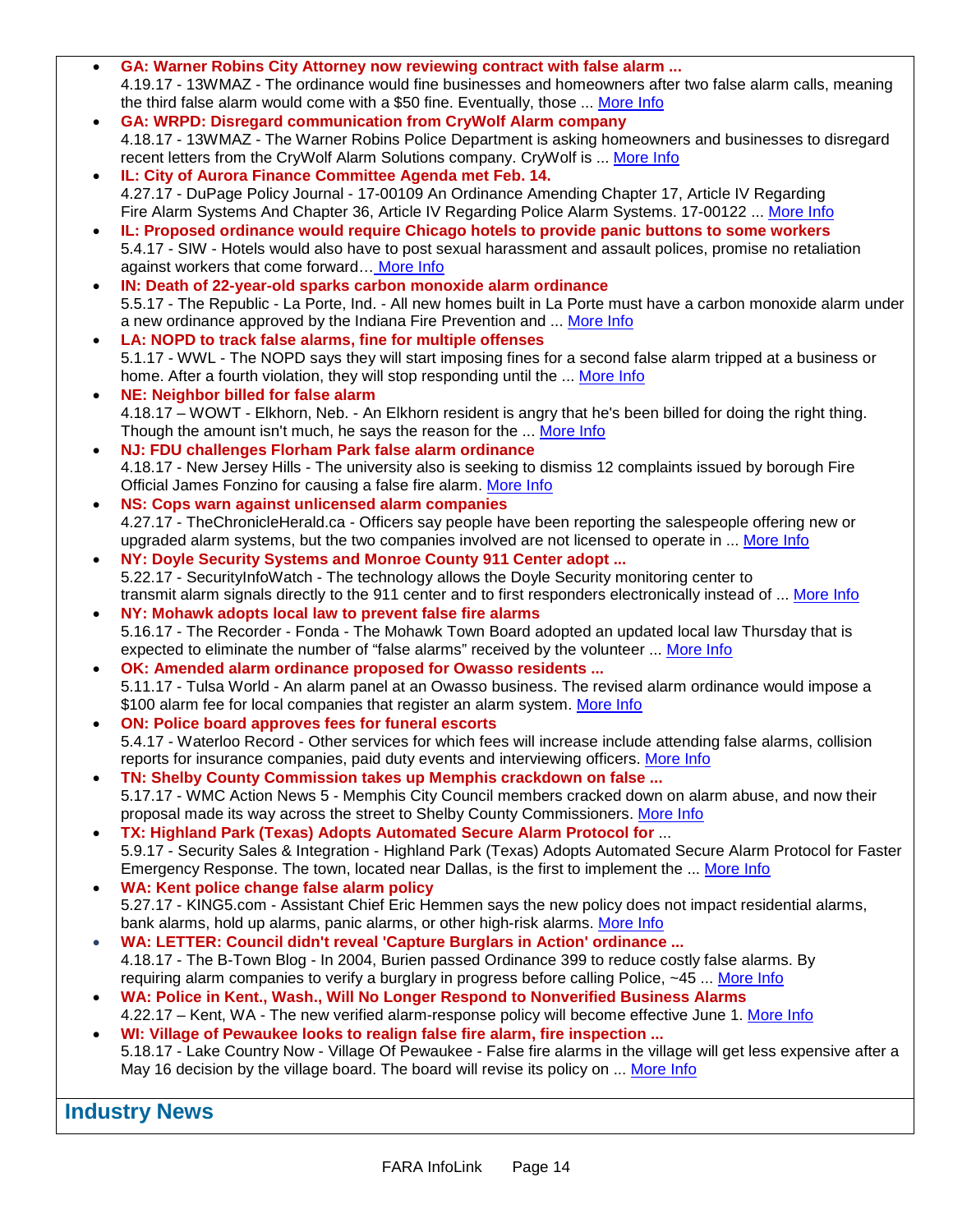#### *Courtesy of NESA*

- **I-View Now Forms Partnership with COPS Monitoring** 4.17.17 - Security Sales & Integration - Las Vegas — The integration between COPS Monitoring and I-View Now, branded as OmniView, will give COPS operators the ability to verify alarms using ... [More Info](http://www.securitysales.com/article/i_view_partnership_cops_monitoring/news) • **Patent: Vivint 'Door Knock' Tech Might Help Identify Guests by ... - CE Pro** 4.20.17 - CEPro - Security and home-automation giant Vivint Inc. files patent application for identifying guests through their "sound signatures" and running data through AI engine for predictive analytics. [More Info](http://www.cepro.com/article/patent_audio_analytics_ai_vivint_door_knock_identify_people_sound_signature) • **Vector Security integrates two of its business divisions** 4.19.17 - Pittsburgh - Vector Security Inc., an integrator of physical security solutions based here, announced the integration of two of its business divisions—its National Accounts Division (NAD) and its wholly owned subsidiary, Industry Retail Group (IRG)—to form Vector Security Networks. [More Info](http://www.securitysystemsnews.com/article/vector-security-integrates-two-its-business-divisions) • **Predictive Analytics Lets Home Security System Forecast Problems Before They Happen** 5.2.17 - EH - OneEvent Technologies develops a smart wireless security system that monitors the home environment to identify potential risks like fire and flooding. [More Info](http://ehpub.acemlnb.com/lt.php?s=01bd6d4602e0612b18235a88a38a1fae&i=1257A2275A10A71229) • **Doyle Security becomes first in NY to adopt alarm program** 5.2.17 - Rochester Business Journal - Doyle Security Systems Inc. has become the first company in the state to implement a program that allows over 10,000 alarm users in Monroe County to receive ... [More Info](http://rbj.net/2017/05/01/doyle-security-becomes-first-in-n-y-to-adopt-program/) • **IP/Cellular Dual Path Alarm Communicators Dominate ISC 2017** 5.5.17 - CEPro - As POTS lines disappear, security dealers are upgrading alarm panels with dual-path communicators that provide both IP (Wi-Fi or hardwired) and cellular connections to the central station. [More Info](http://ea.ecn5.com/Clicks/UEdTb0o0KzRFKyt1VUlpdjZqeUJSU3podERodEFNZkFZR1VYTHhldi9zcWVkb29vR09aZ054RmNwRVlSb3d5YVhodDhmZzNCU0NRcGJ6U2VjKzFleUE9PQ%3d%3d) • **Vector Security Bestows 2017 Loss Prevention Foundation Scholarships** 5.5.17 - SSI - The security provider doled nearly \$24,000 in scholarship awards to support loss prevention continuing education. [More Info](http://www.securitysales.com/article/vector_security_bestows_2017_loss_prevention_foundation_scholarships?utm_source=rewind&utm_medium=email&utm_campaign=editorial&eid=343151720&bid=1747152) • **Lowe's now offers inexpensive professional monitoring with its Iris ...** 5.8.17 – TechHive - Here's a smart-home spin on a familiar philosophical question: If an alarm goes off in an empty house where there's no one to hear it, does it make a sound? [More Info](http://www.techhive.com/article/3195065/hubs-controllers/lowe-s-now-offers-inexpensive-professional-monitoring-with-its-iris-smart-home-service.html) • **UCC to Provide Monitoring Services for Lowe's DIY Iris Smart Home ...** 5.9.17 -Security Sales & Integration - A new Alarm Tracker feature within the Iris user experience allows users to track security, smoke, CO and panic alarm activity in their home, and to see when ... [More Info](http://www.securitysales.com/article/ucc_to_provide_monitoring_services_for_lowes_diy_iris_smart_home_system/news) • **Best Buy partners with Vivint to launch smart home service**  5.4.17 – SIW - New service to be rolled out in retailer's stores this summer… [More Info](http://news.southcommmail.com/portal/wts/uemc%7C9efz9s6egz%3BE6jC%5ESnO%5Ec7jk8zyaTAmR9Bv4mMYXd8%5EO0ozvTOhSd) • **Affiliated Monitoring Partners With Essence USA to Launch PERS Dealer Program** 5.9.17 - SSI - The fully customizable program gives dealers a range of options about how to best run their PERS offerings, including order fulfillment. [More Info](http://www.securitysales.com/article/affiliated_monitoring_partners_with_essence_usa_to_launch_pers_focused_deal?utm_source=newsletter&utm_medium=email&utm_campaign=editorial&eid=343151720&bid=1749543) • **Alarm.com releases its actions for Google Assistant, including ...**
	- 5.20.17 Android Police Alarm.com users will be able to add their system under Google Assistant's Assistant apps section or by saying, "OK Google, talk to Alarm.com. [More Info](http://www.androidpolice.com/2017/05/20/alarm-com-releases-actions-google-assistant-including-locking-doors-disarming-security-systems/) • **Every home should have one ... a smoke alarm for tornadoes!**
	- 5.27.17 KHOU This simple device sniffs out bad weather and alerts you with an audible 90 dB alarm -- loud enough to wake you up. When a tornado moves into your county, ... [More Info](http://www.khou.com/news/local/every-home-should-have-one-a-smoke-alarm-for-tornadoes/443308210)

### **Please Share Your Newsletters and Tips with Us**

We would like to see how you communicate with your alarm users. Please add FARA to your mailing list if you send out Newsletters or mailings with false alarm reduction information. Do you have a brochure that describes your ordinance or program? We would like to see it. Staff will review what we receive and share tips and information with your fellow members in later issues of this newsletter.

> Please send your newsletters, tips and brochures to: False Alarm Reduction Association 10024 Vanderbilt Circle, Unit 4 Rockville, MD 20850 [bradshipp@4yoursolution.com](mailto:bradshipp@4yoursolution.com)